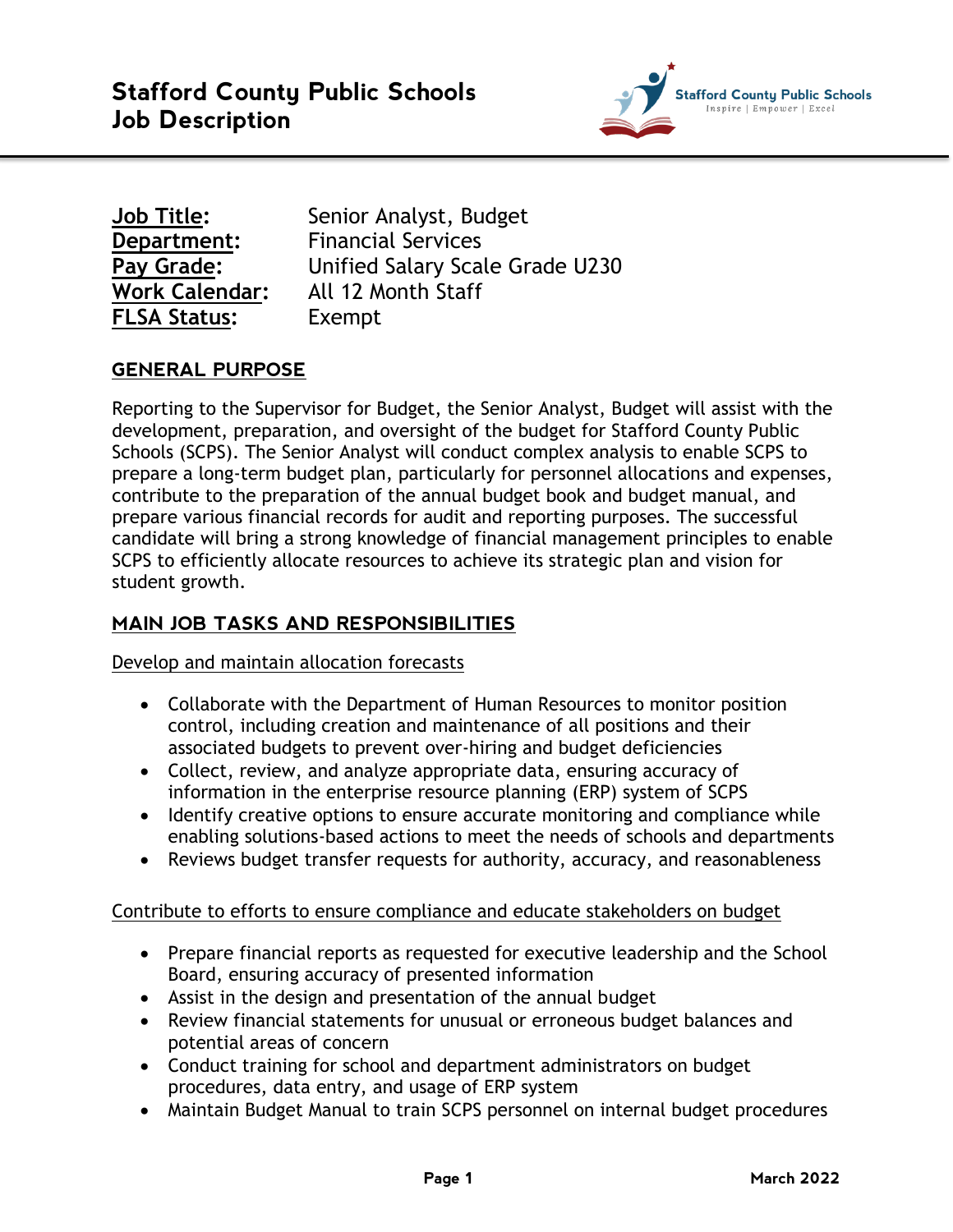#### Support and demonstrate core values of SCPS

- Engage in ongoing professional development relevant to position.
- Respond promptly and thoroughly to written and oral requests for information.
- Maintain a clean, neat appearance, appropriate to position.
- Maintain a record of appropriate attendance and punctuality.
- Serve as an optimal role model for students, colleagues, and the general public.
- Work in close harmony with colleagues, supervisors, and co-workers.
- Comply with all District and School policies and regulations, including but not limited to guidelines for confidentiality.
- Perform other related duties as required/assigned.

## **EDUCATION AND EXPERIENCE**

- Bachelor's degree in public administration, business, accounting, or a related field required; substantial related professional experience in excess of requirements may be considered in lieu of this requirement if a candidate has completed some postsecondary coursework in related fields
- Certification in public budgeting or finance preferred
- Three (3) or more years of experience in public sector budgeting required; progressive responsibilities and exercise of independent judgment in establishing procedures and controls strongly preferred

## **KNOWLEDGE, SKILLS, AND ABILITIES**

- Knowledge
	- o Theory, principles, practices, and techniques of public sector budgeting and accounting
	- o Professional standards for an accounting and budget environment
- Skills
	- o Financial data analysis, including but not limited to
	- o Use of computers and computer applications (including Microsoft Office, Google Suite, and ERP systems) to accomplish budget related tasks
- Abilities
	- o Use expertise and judgment to plan and accomplish goals
	- o Learn the context driving expenditures to enable informed budget management and recommendations
	- o Lead the work of others through management and/or influence
	- o Work cooperatively in a team environment to meet goals
	- o Organize and perform work independently
	- $\circ$  Work on multiple projects while meeting all deadlines
	- $\circ$  Show sustained effort and enthusiasm in quality and quantity of work